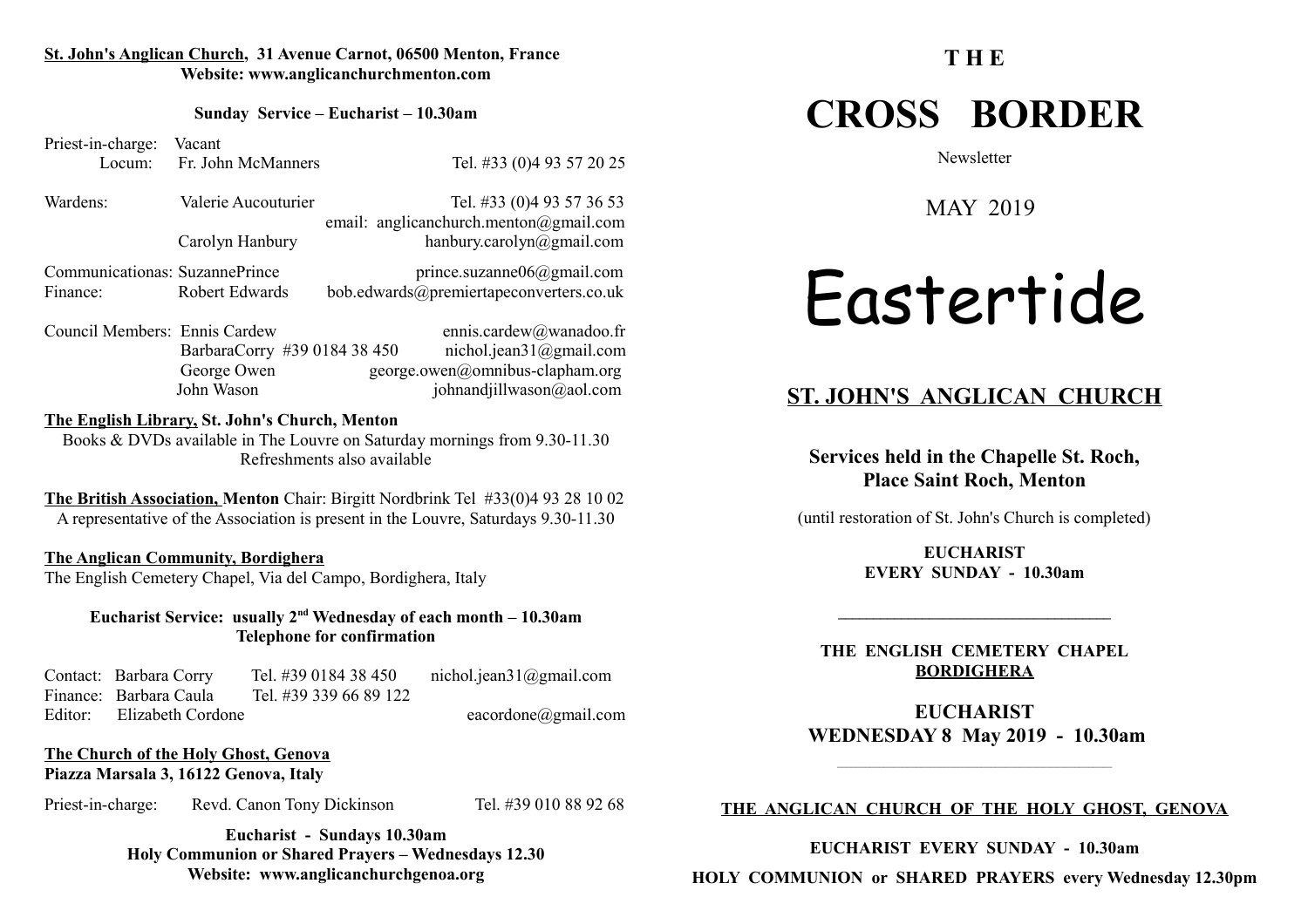#### **READINGS for SERVICES in MAY 2019 YEAR C**

| May 5<br><b>Easter 3</b>                               | <b>First Reading</b><br>Psalm<br>Second Reading<br>Gospel | Acts 9. 1-6, $(7-20)$<br>30<br>Revelation 5, 11-14<br>John 21.1-19                 |
|--------------------------------------------------------|-----------------------------------------------------------|------------------------------------------------------------------------------------|
| May $12$<br><b>Easter 4</b><br><b>Vocations Sunday</b> | <b>First Reading</b><br>Psalm<br>Second Reading<br>Gospel | Acts 9.36-43<br>23<br>Revelation 7.9-17<br>John 10, 22-30                          |
| May 19<br>Easter 5                                     | <b>First Reading</b><br>Psalm<br>SecondReading<br>Gospel  | Acts 11. 1-18<br>148<br>Revelation 21, 1-6<br>John 13.31-35                        |
| May 26<br><b>Easter 6</b><br><b>Rogation Sunday</b>    | <b>First Reading</b><br>Psalm<br>Second Reading<br>Gospel | Acts 16.9-15<br>67<br>Revelation 21.10, 22-22.5<br>John 14, 23-29<br>or John 5.1-9 |

\* \* \* \* \* \* \* \* \* \* \* \* \* \* \* \* \* \* \* \* \* \* \* \* \* \* \* \*

#### **BAPTISMS, CONFIRMATIONS, MARRIAGES, FUNERALS**

#### **arrangements may be made by contacting the churchwardens**

\* \* \* \* \* \* \* \* \* \* \* \* \* \* \* \* \* \* \* \* \* \* \* \* \* \* \*

The Church of England invites to Holy Communion all baptized persons who are communicant members of other Churches which subscribe to the doctrine of the Holy Trinity, and who are in good standing in their own church. Those who are prevented by conscience or the rules of their own Churches from receiving the Blessed Sacrament are invited to receive a blessing.

\* \* \* \* \* \* \* \* \* \* \* \* \* \* \* \* \* \* \* \* \* \* \* \* \* \* \* \*

#### **'…. he showed himself to these men and gave many convincing proofs that he was alive'**

*Most graciously, he said that using a broom had been a novel experience. I refrained from suggesting that using a comb may be another skill he could usefully acquire.*

*Your loving uncle,*

#### Eustace

*^^^^^^^^^^^^^^^^^^^^^^^^^^^^^^^^^^^^^^^^^^^^^^^^^^^^^^^^^^^^^^^^^^^^^^^^^^^^^^^^*

#### **SOME MORE -** Have you ever wondered ...

- when dog food has a new and improved taste, who tests it?
- why Noah didn't swat those two mosquitoes?
- why they sterilise the needle for lethal injections?
- why don't they make the whole plane out of the stuff they use to make the indestructable black box?
- why sheep don't shrink when it rains?
- why they are called apartments when they are all stuck together?
- if con is the opposite of pro, is Congress the opposite of progress?
- if flying is so safe, why do they call the airport the terminal?

#### AND - When all else fails, read the instructions ...

- On packaging for a Rowenta iron: "Do not iron clothes on body." (*but wouldn 't this save me more time?)*
- On Boots Children's Cough Medicine: "Do not drive a car or operate machinery after taking this medication." *(We could do a lot to reduce the rate of construction accidents if we could just get those 5-year-olds with head colds off those forklifts.)*
- On Nytol Sleep Aid: "Warning: May cause drowsiness." *(And I'm taking this because?)*
- On a child's Superman costume: "Wearing this garment does not enable you to fly." *(What more can be said?)*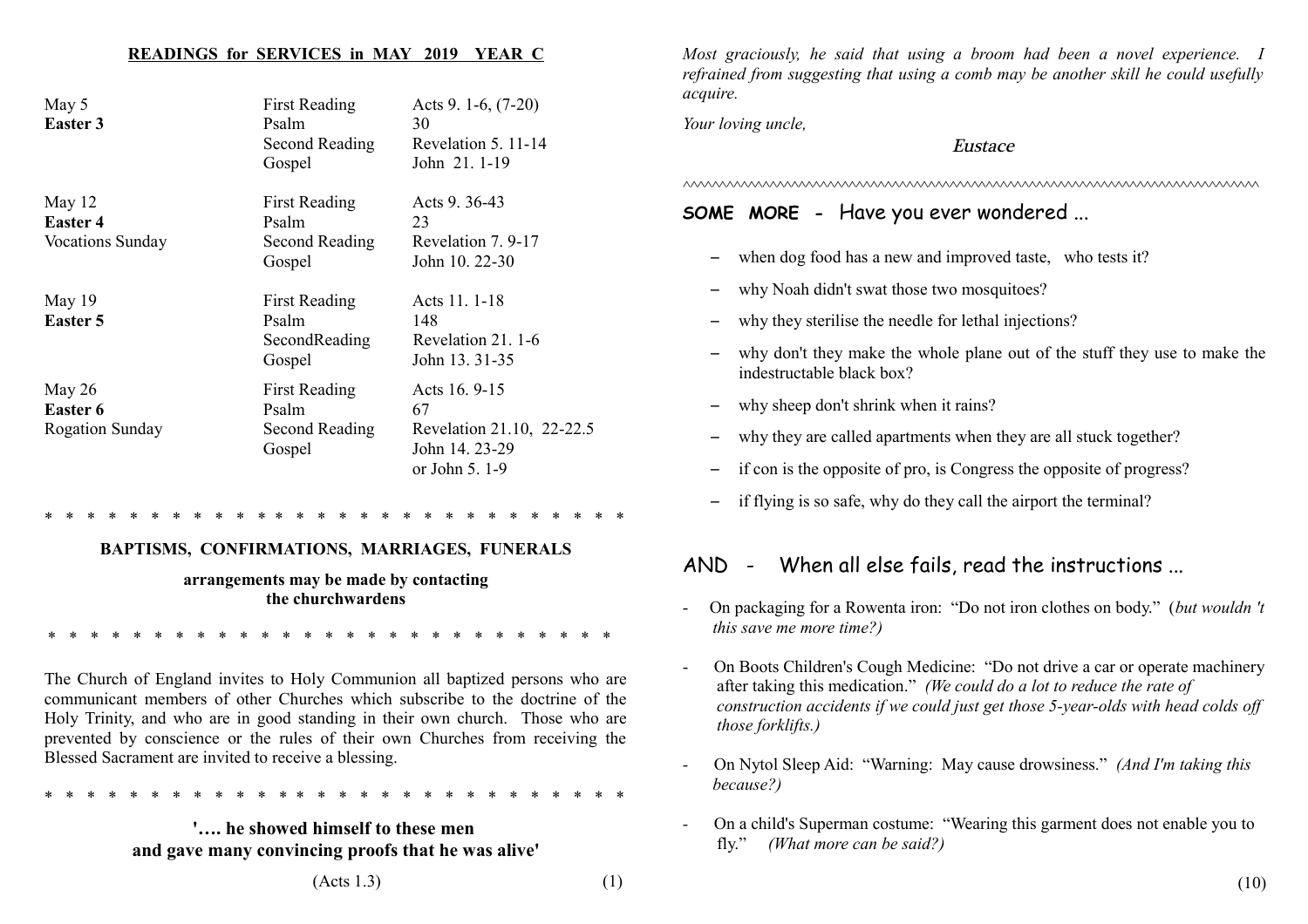## St. James the Least

#### *My dear Nephew Darren,*

*Quite frankly, I thought that you had at least a degree of common sense, even if it would need tracker dogs to find it. When a dishevelled stranger arrives on your doorstep, claiming to be a representative from your insurance company, why do you believe him? And when he asks about the location and contents of the church safe, it might not have been unreasonable to wonder if all was as it seems.*

*I do think that to give him the keys to the vestry and the safe combination number while telling him you would call back in half an hour after doing a baptism visit, was hardly the wisest of decisions. You may as well have helped him load the contents into his van. Being innocent as a dove is commendable, but being as wary as a serpent does have its advantages.*

*Thank goodnes that at least your Communion vessels are not silver. Instead they consist of singularly shaped pottery cup and bowl that not even the thief would touch. As I recall, dear Mrs Sprogg here at St. James the Least of All made them while she was learning her new hobby last Spring. (I was not surprised when, having finished the cup and bowl, she decided pottery was not her vocation, and turned to pig rearing instead.)*

*But in the meantime, she wanted a home for her extraordinary creations. She tried to slip them past me, into St. James. And I diverted her by saying that YOUR parish would be charmed to be the recipients of such munificence. I believe I even went so far as to say that her earthenware creations would be objects of wonder to your congregation. (If not objects of sheer astonishment.)*

*Your letter of thanks was much appreciated, although she was a little disappointed with your rapid refusal when she later offered to make you a ten foot clay figure of Jesus. I saw the nearly completed work: it was a Picasso in pottery.*

*No, you must learn to spot a con man at a hundred paces. You may have tramps there, but we have gentlemen of the road here – and I owe one of ours a debt of gratitude. His tip for the 2.30pm at our local racecourse enabled us to acquire the splendid new nave chandelier – although explaining the source of the money in our parish magazine needed careful wording.*

*I am obliged to concede that judging someone by their dress is not always easy. I was once confronted by an appallingly dressed man on the doorstep, who looked lost. Before he could utter a word, I gave him a broom and told him to sweep the leaves in the Rectory drive, while I made him a sandwich and a mug of tea. It was only when I took them out to him as he was quietly working that I discovered he was the Duke of Wittering, come to examine the tombs of his ancestors in the church. Once I pictured him in marble, lying prone with his hands together, I could see the family likeness.* (9)

#### **Locum**

We thank Revd. Neville Griffiths and his wife Siân for being with us in May at such short notice.

Fr. John McManners is joining us for the month of May.

**Annual Chaplaincy Meeting** The meeting took place in San Roch immediately after the service on Sunday  $7<sup>th</sup>$  April. The churchwardens and all the Council were re-elected. Valerie Aucouturier remains Synod Representative for the third year running. Valerie has stepped down as Secretary and Suzanne Prince will now fill that role.

**Barbara Newport** sends her greetings and best wishes to all who remember her.

^^^^^^^^^^^^^^^^^^^^^^^^^^^^^^^^^^^^^^^^^^^^^^^^^^^^^^^^^^^^^^^^^^^^^^^^

#### The Louvre, Saturday mornings, 9.30-11.30

#### **To help church funds for the restoration of St. John's**

#### **BOOKS & DVDs**

(available at 1 EURO each )

#### **BRIC-A-BRAC**

and

#### **Refreshments**

Do come and bring Bric-a-brac, books, DVDs you no longer want and add them to things on sale every Saturday thank you - it all helps

#### **True story:-**

 Sunday School teacher recently asked her pupils 'Does anyone know any of the miracles that Jesus performed?' One youngster put his hand up and said, 'Yes, he cured people who had leopards.'

^^^^^^^^^^^^^^^^^^^^^^^^^^^^^^^^^^^^^^^^^^^^^^^^^^^^^^^^^^^^^^^^^^^^^^^^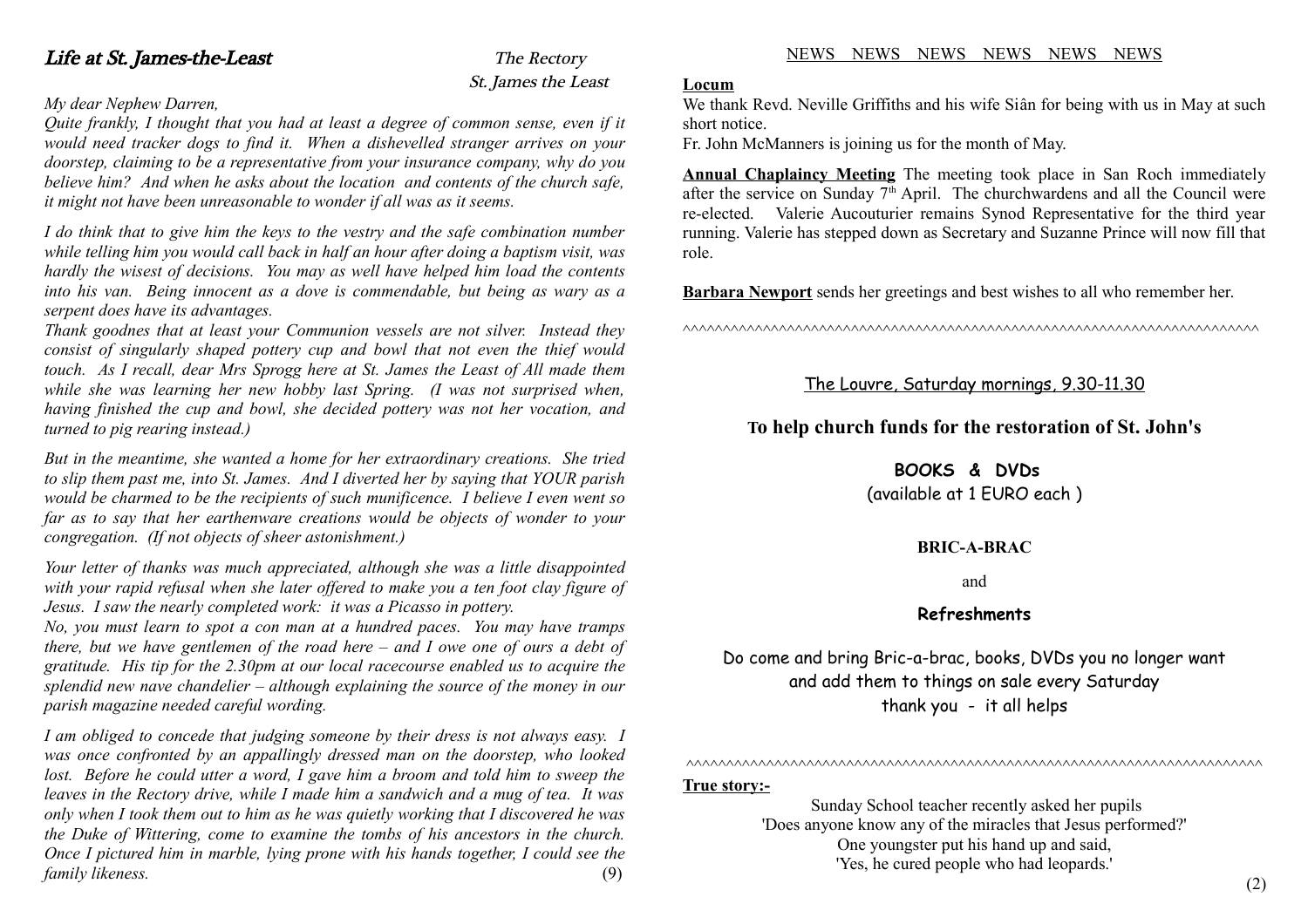#### Bishop Robert's Easter Message

In the Church's liturgy there is the greatest dramatic distance between Good Friday and Easter Sunday. Good Friday recalls the arrest of Jesus. Peter's betrayal, the trials before Pilate and Herod, the braying crowd, the scourging and crucifixion. These are all events which depict the darkest aspects of human nature and which are expressed in sombre reflection and meditative music. Easter Sunday is a complete contrast centring on a garden tomb, a stone rolled away and the presence of angels impelling us to declare with organ and trumpets: 'Thine be the glory, risen conquering Son: endless is the victory thou o'er death hast won'.

But Easter doesn't simply cancel out Good Friday. It's not as if God somehow switches on a light that turns night into day, so that fortunate Christians can now live in a peaceable world where love and grace simply dissolve human sin and failure. Instead, what we see in the pages of the New Testament, are the implications of Easter Sunday being progressively and challengingly worked out in the lives of individuals and communities. The church is born as people work out an answer to the question: 'What does it mean that the crucified Jesus is now alive with God and also present with those who follow him?'

Holy Week this year has for many of us been dominated by images of Notre-Dame de Paris being consumed by flames – a church which is a literary, cultural and religious symbol for the whole of France. But not just for France; for Notre-Dame is a treasure of European Christianity. In those flames we saw and felt a piece of European civilisation being destroyed.

Of all the many images we have seen of the fire, there was one which particularly grabbed public attention. It depicted the interior of the building, strewn with rubble and ashes with the huge empty cross suspended above the altar. Strangely – was it a trick of the light? - the cross shone out through the dust and smoke with apparent luminescence. It was an image which conveyed the hope of Easter resurrection amidst the ruins of Good Friday.

Mercifully, no-one was killed in the great fire of Notre-Dame. But that fire put me in mind of another fire: the Grenfell Tower disaster of June 2017. A far cry from the architectural beauty of Paris, Grenfell was built in the unlovely 1960s brutalist style. Home to less well-off families from all over the world, the Grenfell fire killed 72 people, and was one of the UK's worst modern disasters.

One less well-known response to Grenfell is the 'Cornwall hugs Grenfell' initiative. Inspired by a verse from the psalms and the urge to do something to help, its founder, Esmé Page, had the idea of putting a Cornish holiday on the horizon of (5)

every Grenfell resident and fire-fighter family: 'a time to rest, a time to let the beautiful Cornish countryside bless these people and work its gentle magic'. Beyond the natural beauty, traumatised Grenfell residents have had the opportunity to experience the kindness and care of individuals and families from very different circumstances and varied backgrounds to their own. Of those who survived the fire, 29% have now been to Cornwall through the project. None of this undoes the terrible deaths in the recent past. But it gives comfort in the present and hope for the future.

None of us is entirely exempt from the pain and anguish that characterise the human condition, and some people experience huge suffering. The empty cross testifies to God's action in overcoming the sinfulness and failure of humanity. It points the way to new life and new hope. And these are given form in initiatives like 'Cornwall hugs Grenfell'.

Whatever your own circumstances, I hope you and those whom you love will find love, joy and hope at this Easter season.

+ + + + + + + + + + + + + + + + + + + + + +

#### **Daily Prayer**

 Lord our God, we thank you for the help you have given us so that we can stand before you, rejoicing in the certainty of faith. We thank you for guiding and leading our lives and for letting us see a goal ahead. Be with us in times of silence when we seem to be alone. Keep us strong and steadfast through all the turmoil of life. Help us to remain unshaken, for you walk with us holding us by the hand. Amen

+ + + + + + + + + + + + + + + + + + + + + +

"It is central to Christian living that we should celebrate the goodness of creation, ponder its present brokenness and, insofar a we can, celebrate in advance the healing of the world, the new creation itself. Art, music, literature, dance, theatre, and many other experiences of human delight and wisdom, can all be explored in new ways."

> *N T Wright, former Bishop of Durham Simply Christian : Why Christianity makes Sense*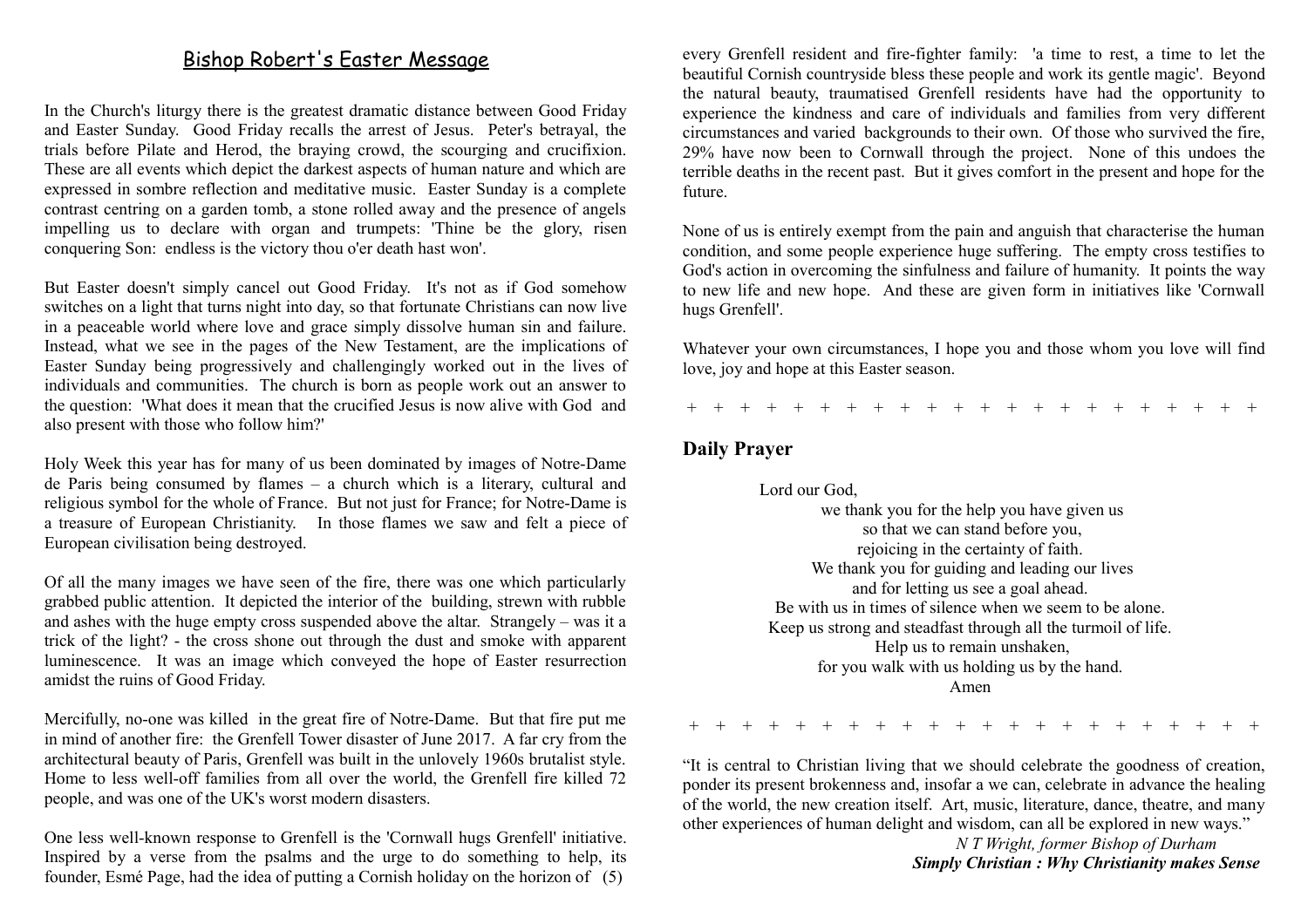#### Let us pray together through May<sub>*...</sub>*</sub>

Heavenly Father, We pray / give thanks for:-

- 1. continual prayer for guidance and wisdom from the Holy Spirit for the politicians and leaders in the UK and EU during Brexit negotiations
- 2. give thanks for the recent gentle rain, the smell, the sound, the sight of it
- 3. for victims of terrorists especially those in Sri Lanka on Easter Sunday
- 4. for terrorists turn their hearts, Lord, to seek your peace
- 5. *'I will exalt you, O Lord, because you have lifted me up'* (Psalm 30 : 1)
- 6. for the safety of all who work at sea
- 7. give thanks for time to pursue your hobbies
- 8. for those who work long hours away from home and family
- 9. for the restoration of St. John's the work its financing its completion
- 10. Lord, may we find joy in our Christian journey whatever trials we face
- 11. may we realise how great is Your faithfulness
- 12. *'He revives my soul and guides me along right pathways for his name's sake'* (Psalm 23 : 3)
- 13. for Bishops Robert and David in their constant travelling for the Diocese
- 14. pray for all who are working to support and improve community living
- 15. those whose sight is impaired, who cannot see loved ones, or all Your creation
- 16. may the justice of God inform our thinking
- 17. may we bring joy to others by sharing in the hope of Christ
- 18. give thanks for Christ, the living Word of God our strength and redeemer
- 19. '*Praise, O praise the name of the Lord Alleluia! '* (Psalm 148)
- 20. give thanks for family and friends naming them one by one
- 21. for the poor bless all who work for the relief of poverty and need
- 22. Lord, heighten our sense of responsibility for, and accountability to, one another
- 23. give thanks for neighbours their kindnesses
- 24.for all who work to enrich the lives of children, protecting them from evil
- 25. that there may be an end to greed, arrogance and distrust that lead to enmity
- 26. *'May God give us his blessing, and may all the ends of the earth stand in awe of him.'* (Psalm 67:7)
- 27. for deep fellowship in the communities we belong to pray for those who do not feel part of them – help us to reach out to them
- 28*.* for young and old people may we be open to learn from another
- 29. reflect on aspects of your life for which you are most grateful …......
- 30*. …....* may we fully utilise your resources and enable others to do the same
- 31. Lord teach us to pray: we want to praise you for all that you are …......

#### Lord, thank you for talking to us in our prayers may we listen and act

What is your vocation? You may think that you don't have one, that vocations are the sort of thing that only clergy have. But if you think that, you're wrong. God calls each one of us. The question, though, is to what? *writes Stephen Ferns.*

First and foremost, God calls us to change: to become more Christ-like. We are called to live out our lives in response to the life, death and resurrection of Jesus Christ. That process began in our baptism, but it continues through prayer, through the reading of the scriptures and through the receiving of Holy Communion. One of the constant themes in the New Testament is that lives touched by Christ were changed. What is true for the characters of the New Testament is true for us. As we encounter and respond to Christ we cannot help but be changed.

But while we are called to change, we are also called to be more deeply ourselves. God never calls us to be something or someone we're not. God always calls us to what we are capable of becoming. It may be that there are parts of us which are underdeveloped or which rarely see the light of day, which need to be allowed to flourish so we can be our true selves.

It may be that we have hidden gifts which need to be discovered or it may be that there is something that we have secretly always wanted to do but have not had the courage or the time to try. Whatever it may be we need to find an outlet which will allow us to feel more excited about life or indeed to feel more alive.

St. Irenaeus wrote that '*the glory of God is a human being fully alive*'. Through the dual process of becoming more fully ourselves and of becoming more fully Christlike the will of God is fulfilled and the glory of God seen. That is what Vocations Sunday is about. You have one life. For God's sake and for your own, live it.

#### Vocations Sunday is 12<sup>th</sup> May ^^^^^^^^^^^^^^^^^^^^^^^^^^^^^^^^^^^^^^^^^^^^^^^^^^^^^^^^^^^^^^^^^^^^^^^^

#### **light-hearted observations on politics and government ….**

- "just because you do not take an interest in politics doesn't mean politics won't take an interest in you! - *Pericles (430 BC)*
- "*I contend that for a nation to try to tax itself into prosperity is like a man standing in a bucket and trying to lift himself up by the handle.*" Winston Churchill
- "I don't make jokes. I just watch the government and report the facts." *Will Rogers*

#### **What is God calling you to do?**